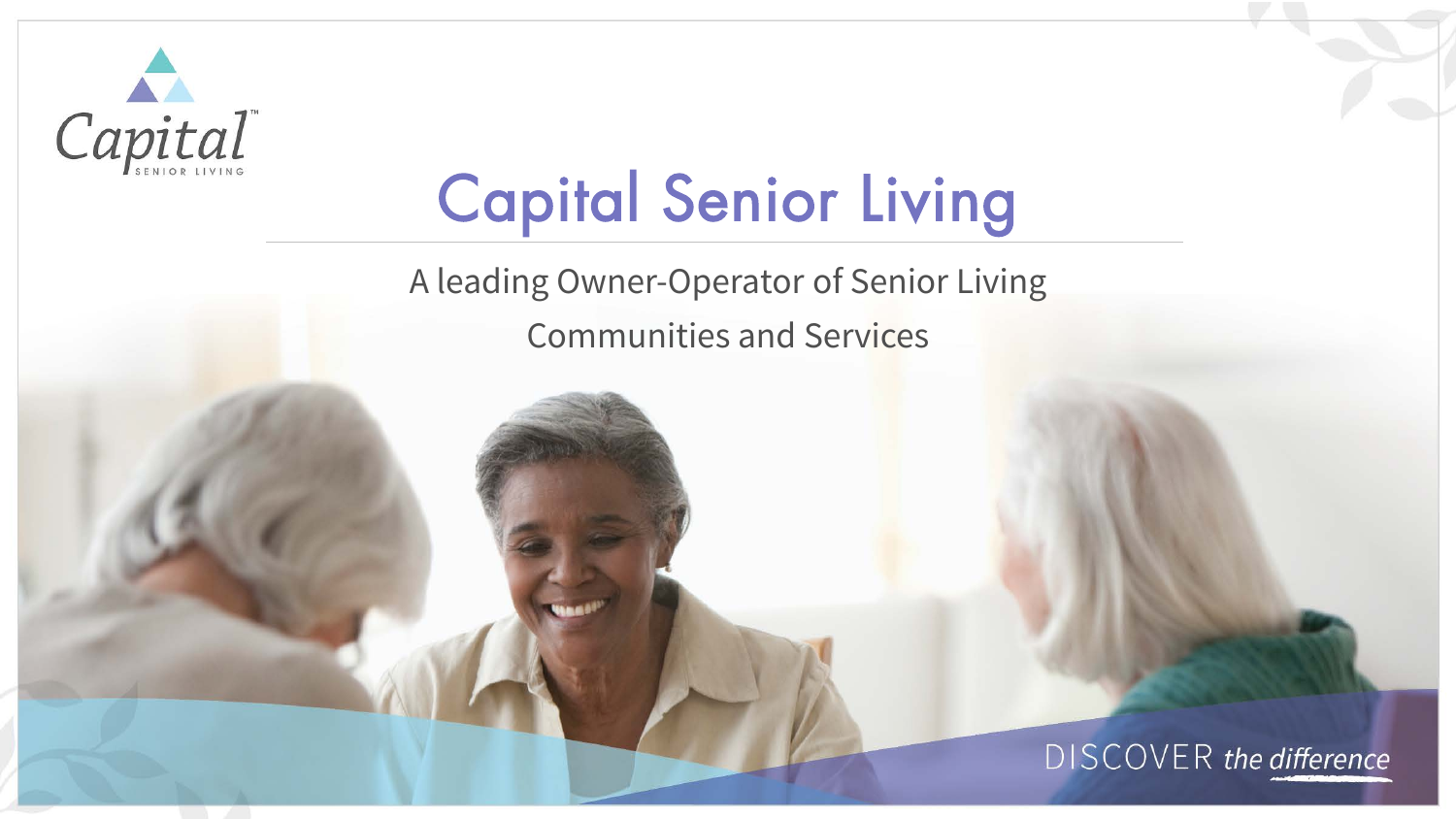## Forward-Looking Statements & Non-GAAP Financial Measures

### *Forward Looking Statements:*

*The forward-looking statements in this presentation The forward-looking statements in this release are subject to certain risks and uncertainties that could cause the Company's*  actual results and financial condition to differ materially, including, but not limited to, the continued spread of COVID-19, including the speed, depth, geographic reach and duration of *such spread, new information that may emerge concerning the severity of COVID-19, the actions taken to prevent or contain the spread of COVID-19 or treat its impact, the legal,*  regulatory and administrative developments that occur at the federal, state and local levels in response to the COVID-19 pandemic, and the frequency and magnitude of legal actions and liability claims that may arise due to COVID-19 or the Company's response efforts; the impact of COVID-19 on the Company's ability to continue as a going concern, the *Company's ability to generate sufficient cash flows from operations, additional proceeds from debt refinancings, and proceeds from the sale of assets to satisfy its short and long-term*  debt and lease obligations and to fund the Company's capital improvement projects to expand, redevelop, and/or reposition its senior living communities; the Company's ability to *obtain additional capital on terms acceptable to it; the Company's ability to extend or refinance its existing debt as such debt matures; the Company's compliance with its debt and*  lease agreements, including certain financial covenants, and the risk of cross-default in the event such non-compliance occurs; the Company's ability to complete acquisitions and *dispositions upon favorable terms or at all; the risk of oversupply and increased competition in the markets which the Company operates; the risk of increased competition for skilled workers due to wage pressure and changes in regulatory requirements; the departure of the Company's key officers and personnel; the cost and difficulty of complying with applicable*  licensure, legislative oversight, or regulatory changes; the risks associated with a decline in economic conditions generally; the adequacy and continued availability of the Company's *insurance policies and the Company's ability to recover any losses it sustains under such policies; changes in accounting principles and interpretations; and the other risks and factors*  identified from time to time in the Company's reports filed with the Securities and Exchange Commission. For information about Capital Senior Living, visit [www.capitalsenior.com.](http://www.capitalsenior.com/) *The Company assumes no obligation to update or supplement forward-looking statements in this presentation that become untrue because of new information, subsequent events or otherwise.* 

### *Non-GAAP Financial Measures:*

*Adjusted EBITDAR is a financial valuation measure and Adjusted Net Income/(Loss) and Adjusted CFFO are financial performance measures that are not calculated in accordance with U.S. generally accepted accounting principles ("GAAP"). Non-GAAP financial measures may have material limitations in that they do not reflect all of the costs associated with our results of operations as determined in accordance with GAAP. As a result, these non-GAAP financial measures should not be considered a substitute for, nor superior to, financial results and measures determined or calculated in accordance with GAAP. Adjusted EBITDAR is a valuation measure commonly used by Company management, research analysts and investors to value companies in the senior living industry. Since Adjusted EBITDAR excludes interest expense and rent expense, it allows Company management, research analysts and investors to compare the enterprise values of different companies without regard to differences in capital structures and leasing arrangements. The Company believes that Adjusted Net Income/(Loss) and Adjusted CFFO are useful as performance measures in identifying trends in day-to-day operations because they exclude the costs associated with acquisitions and conversions and other items that do not ordinarily reflect the ongoing operating results of our primary business. Adjusted Net Income/(Loss) and Adjusted CFFO provide indicators to management of progress in achieving both consolidated and individual business unit operating performance and are used by research analysts and investors to evaluate the performance of companies in the senior living industry. The Company strongly urges you to review the reconciliation of net loss to Adjusted EBITDAR and the reconciliation of net income/(loss) to Adjusted Net Income/(Loss) and Adjusted CFFO, along with the Company's consolidated balance sheets, statements of operations, and statements of cash flows in the Company's most recent earnings release which can be found on the Company's website at [www.capitalsenior.com/investor-relations/press-releases/.](http://www.capitalsenior.com/investor-relations/press-releases/)* 

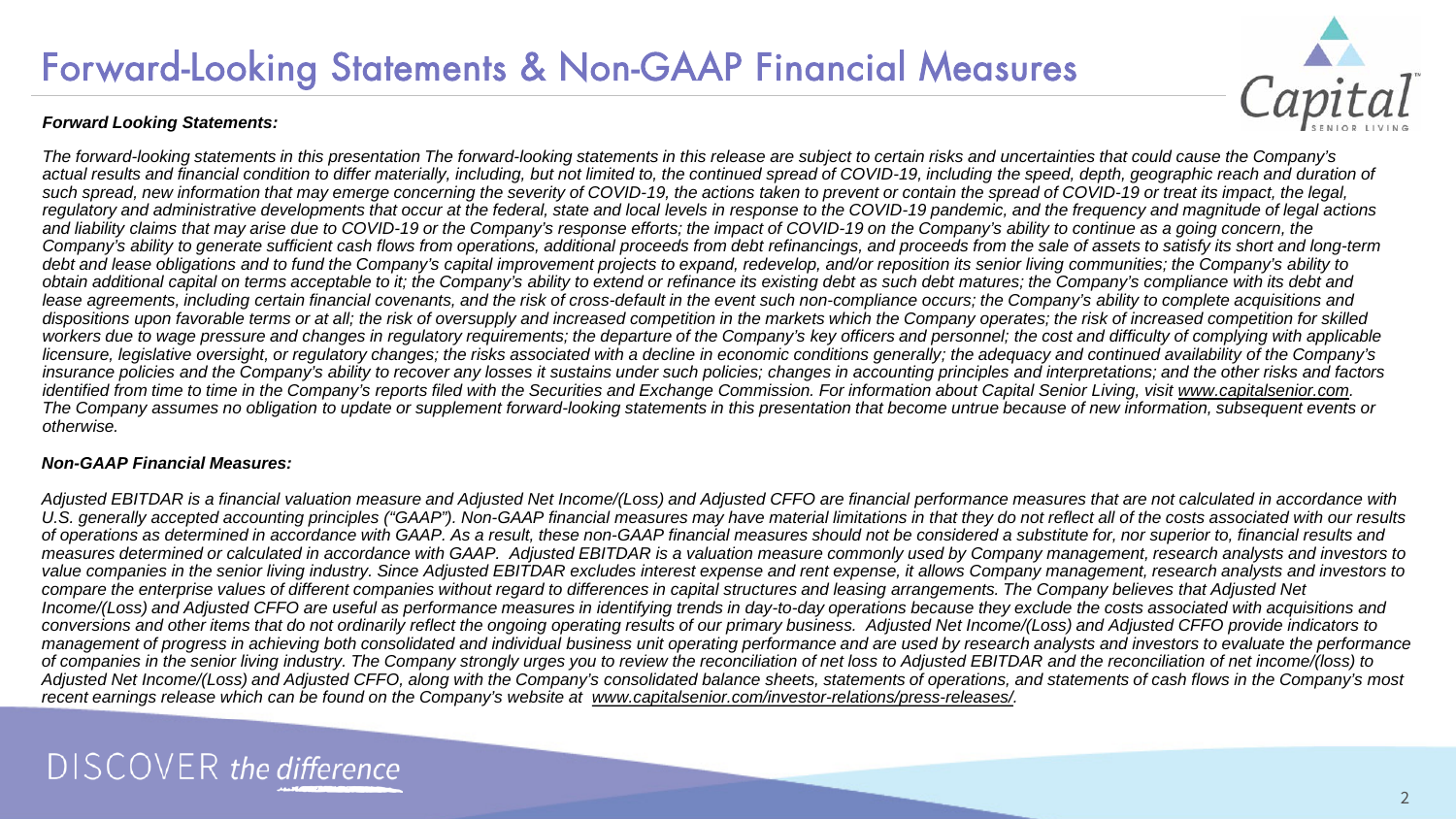## Operational & Financial Highlights for Q2 2020



- Due primarily to the impacts of COVID-19, same-community occupancy declined 230 bps in the second quarter of 2020 as compared to the first quarter of 2020, significantly outperforming public peers which reported an average decline of approximately 450 bps.
- The Company incurred \$2.9 million of COVID-19 costs which were mitigated by reductions in other expenses, resulting in a \$0.6 million, or 0.9%, overall increase in same-community expenses in the second quarter as compared to the first quarter.
- Adjusted CFFO increased \$0.8 million in the second quarter of 2020 as compared to the first quarter of 2020, reflecting the positive impact of agreements reached with our REIT partners related to our leased portfolio in the first and second quarters of 2020.
- Short-term forbearance agreements were reached with lenders resulting in approximately \$5.7 million of debt service payment deferrals.
- The Company initiated the transfer of 18 underperforming communities to Fannie Mae, which will reduce debt by \$216.3 million and improve annual cash flow by approximately \$10 million.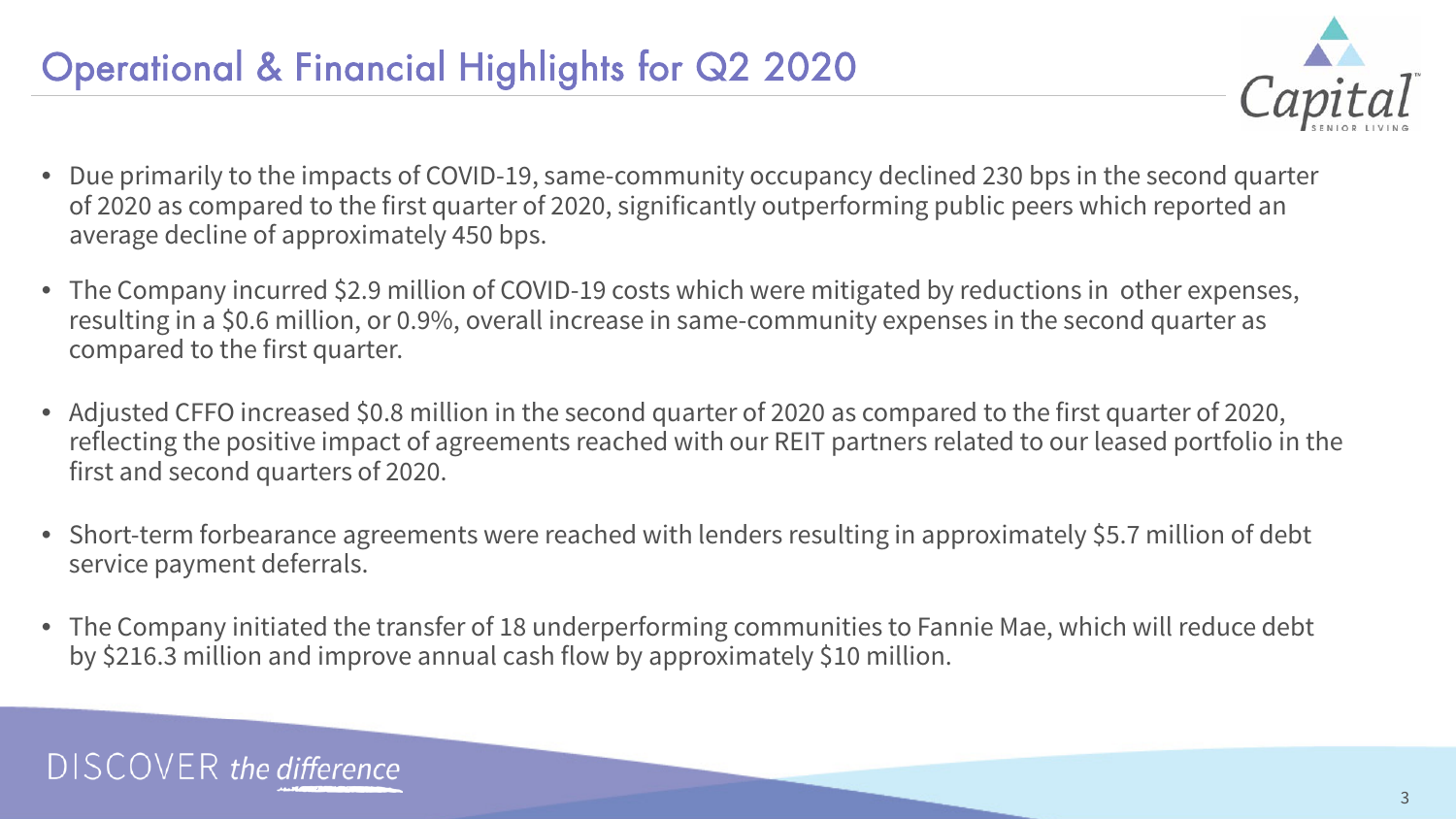### Q2 Same Store Peer Performance Comparisons



| <b>Occupancy</b>  |             |       |             |  |  |  |  |
|-------------------|-------------|-------|-------------|--|--|--|--|
|                   | <b>Q220</b> | Q1 20 | $B/(W)$ bps |  |  |  |  |
| <b>CSU</b>        | 77.6%       | 79.9% | (230)       |  |  |  |  |
| <b>Welltower</b>  | 82.7%       | 86.8% | (410)       |  |  |  |  |
| <b>HCP</b>        | 79.1%       | 84.6% | (550)       |  |  |  |  |
| <b>Ventas</b>     | 82.2%       | 86.9% | (470)       |  |  |  |  |
| <b>BKD</b>        | 79.2%       | 83.5% | (430)       |  |  |  |  |
| <b>FVE</b>        | 80.1%       | 83.9% | (380)       |  |  |  |  |
| <b>Peer Group</b> | 80.7%       | 85.1% | (448)       |  |  |  |  |

|                   | <b>Revenue</b>       |             |           |             |          | SEN           |               |
|-------------------|----------------------|-------------|-----------|-------------|----------|---------------|---------------|
|                   | <b>Q220</b>          |             | Q1 20     |             | B/(W)    |               | $\frac{0}{0}$ |
| <b>CSU</b>        | $\boldsymbol{\zeta}$ | 98,900      | <u>is</u> | 101,600     | <b>S</b> | (2,700)       | $(2.7\%)$     |
| <b>Welltower</b>  | \$                   | 651,467     | \$        | 701,533     | \$       | (50,066)      | $(7.1\%)$     |
| <b>HCP</b>        | \$                   | 93,923      | \$        | 101,423     | \$       | (7,500)       | $(7.4\%)$     |
| <b>Ventas</b>     | \$                   | 516,400     | \$        | 562,000     | \$       | (45,600)      | $(8.1\%)$     |
| <b>BKD</b>        | \$                   | 603,956     | \$        | 637,054     | \$       | (33,098)      | $(5.2\%)$     |
| <b>FVE</b>        |                      | N/a         |           | N/a         |          | N/a           | N/a           |
| <b>Peer Group</b> |                      | \$1,865,746 |           | \$2,002,010 |          | \$ (136, 264) | (6.8%)        |

### **Operating Expense**

|                   |          | <b>Q220</b> | Q1 20 |             | B/(W)                  |           | $\frac{0}{0}$ |
|-------------------|----------|-------------|-------|-------------|------------------------|-----------|---------------|
| <b>CSU</b>        | <b>Ş</b> | 68,600      | I\$   | 70,300      | $ \boldsymbol{\zeta} $ | 1,700     | 2.4%          |
| <b>Welltower</b>  | \$       | 488,862     | \$    | 489,314     | \$                     | 452       | 0.1%          |
| <b>HCP</b>        | \$       | 77,432      | \$    | 76,594      | \$                     | (838)     | $(1.1\%)$     |
| <b>Ventas</b>     | \$       | 410,900     | \$    | 397,400     | \$                     | (13,500)  | $(3.4\%)$     |
| <b>BKD</b>        | \$       | 467,970     | \$    | 445,619     | \$                     | (22, 351) | $(5.0\%)$     |
| <b>FVE</b>        |          | N/a         |       | N/a         |                        | N/a       | N/a           |
| <b>Peer Group</b> |          | \$1,445,164 |       | \$1,408,927 | \$                     | (36, 237) | $(2.6\%)$     |

| """">"            |    |             |          |         |                                  |              |               |  |
|-------------------|----|-------------|----------|---------|----------------------------------|--------------|---------------|--|
|                   |    | <b>Q220</b> | Q1 20    |         | B/(W)                            |              | $\frac{0}{0}$ |  |
| <b>CSU</b>        | \$ | 30,300      | <b>S</b> | 31,300  | $\vert \boldsymbol{\zeta} \vert$ | (1,000)      | $(3.2\%)$     |  |
| <b>Welltower</b>  | \$ | 162,605     | \$       | 212,219 | \$                               | (49, 614)    | $(23.4\%)$    |  |
| <b>HCP</b>        | \$ | 16,491      | \$       | 24,829  | \$                               | (8,338)      | $(33.6\%)$    |  |
| <b>Ventas</b>     | \$ | 105,500     | \$       | 164,600 | \$                               | (59,100)     | $(35.9\%)$    |  |
| <b>BKD</b>        | \$ | 135,986     | \$       | 191,435 | \$                               | (55, 449)    | $(29.0\%)$    |  |
| <b>FVE</b>        |    | N/a         |          | N/a     |                                  | N/a          | N/a           |  |
| <b>Peer Group</b> | \$ | 420,582     | \$       | 593,083 |                                  | \$ (172,501) | $(29.1\%)$    |  |

**Net Operating Income**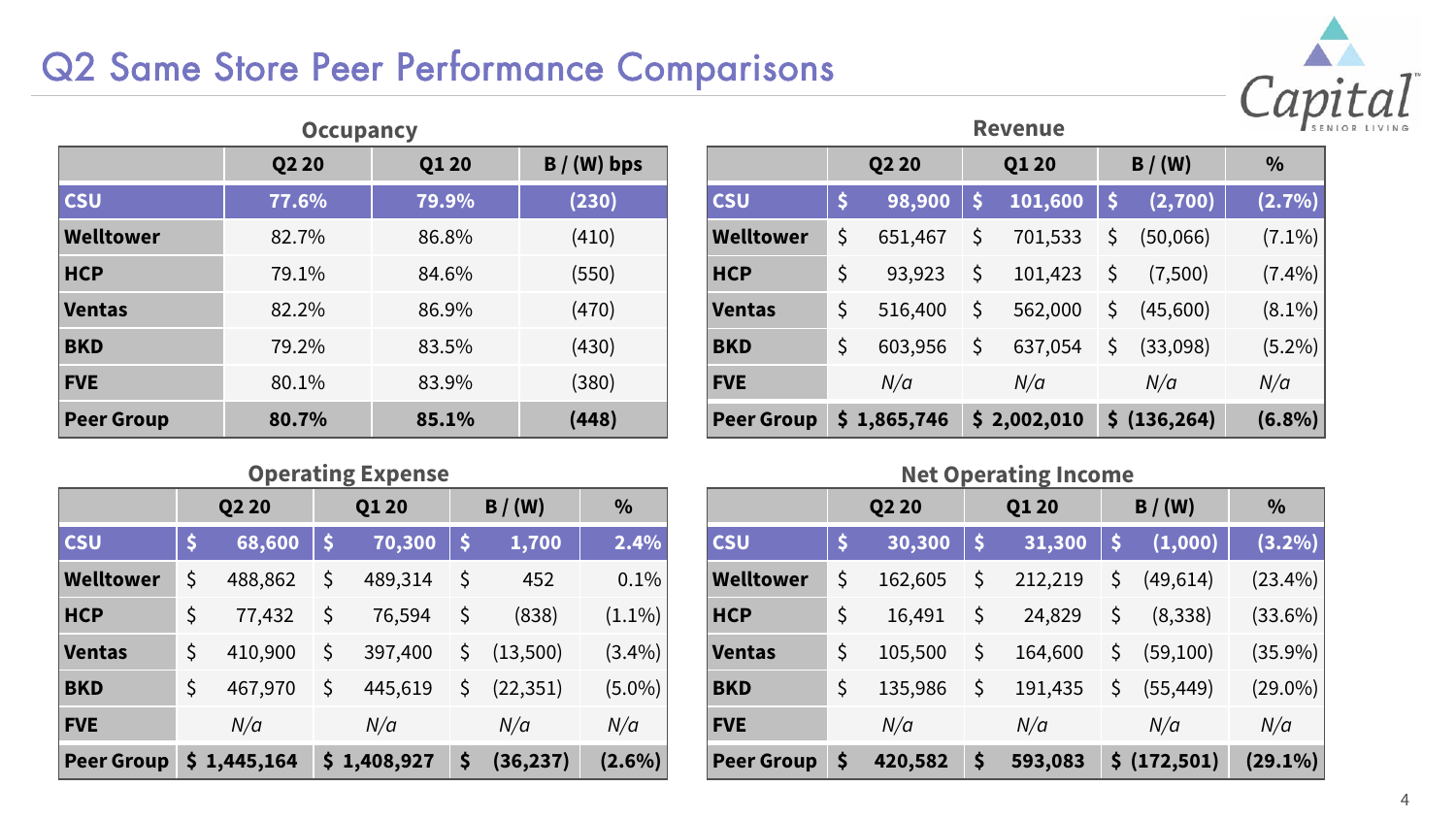

## Resident and Employee Health is Priority #1 Strong Operational Response to COVID-19



### **Real-Time Changes to Operating Model**

- Expanded our supply network and fortified community supply stock of masks, gowns, gloves, face shields, sanitizer and other critical items through eight regional supply hubs
- Diligent screening of all visitors, employees and returning residents continues without exception
- Resident interaction transitioned to appropriate social distancing
- Reinvented the dining experience and activities to accommodate the current environment
- Created virtual tours for all communities and updated in person tour structure
- Created guidance for admittance and re-admittance of residents
- Added regional nursing support staff with multi-site clinical management experience to supplement clinical and quality assurance function

### **Enhanced Staffing Protocols and Procedures**

- Consistent staffing plans, flexible scheduling and investments in recruiting capabilities support stable staffing model throughout first half of 2020
- Streamlined background check process and in-community drug screenings allow for quicker, yet thorough, hiring process
- Floating nursing and caregiving roles increased clinical and staffing support for communities impacted by COVID

### **Multi-Disciplinary COVID-19 Task Force**

- Serves as an around-the-clock response team to supporting our communities
- Consistent virtual and on-site communication from central and regional leadership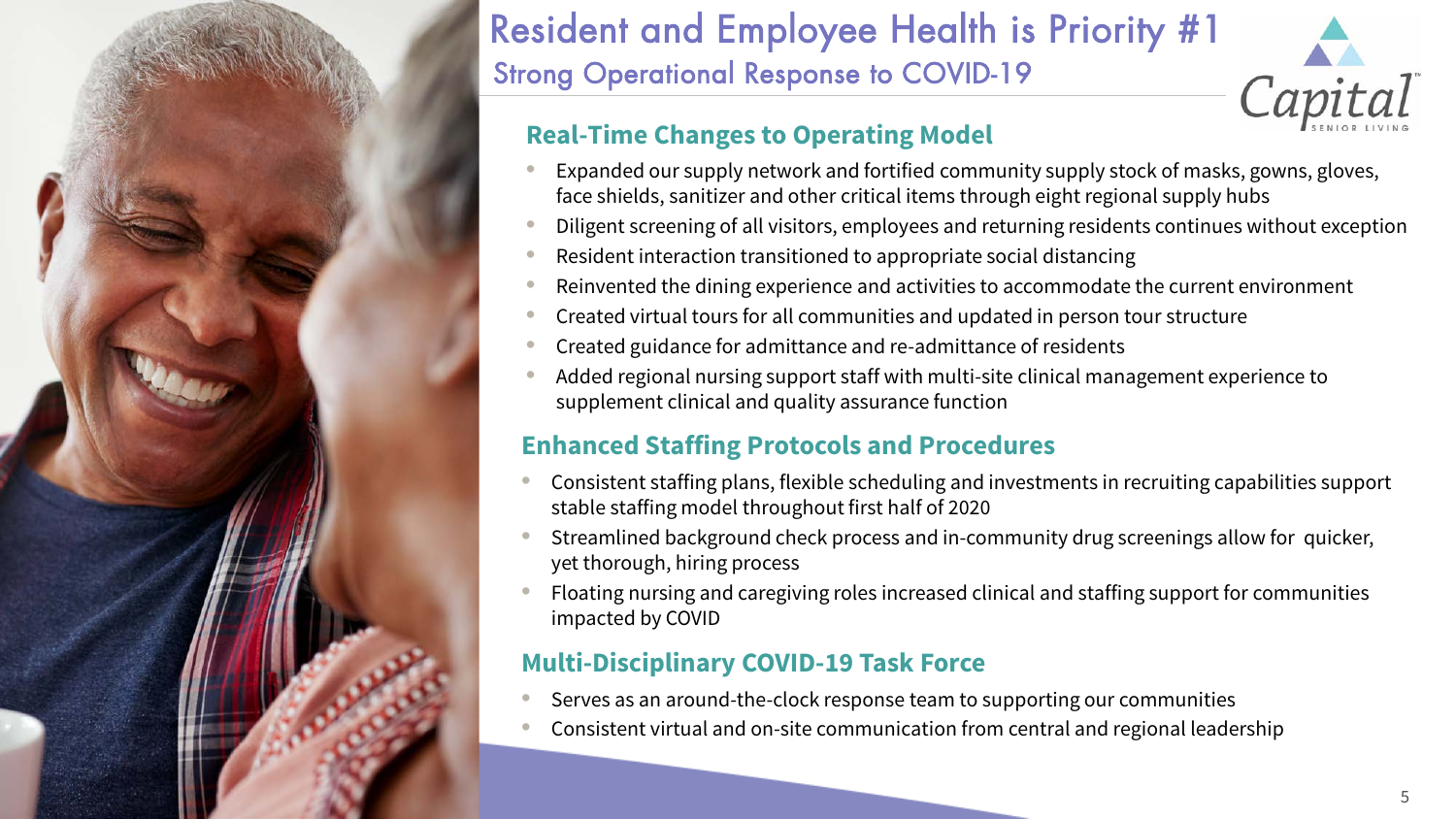## Capital Senior Living at a Glance

Capital

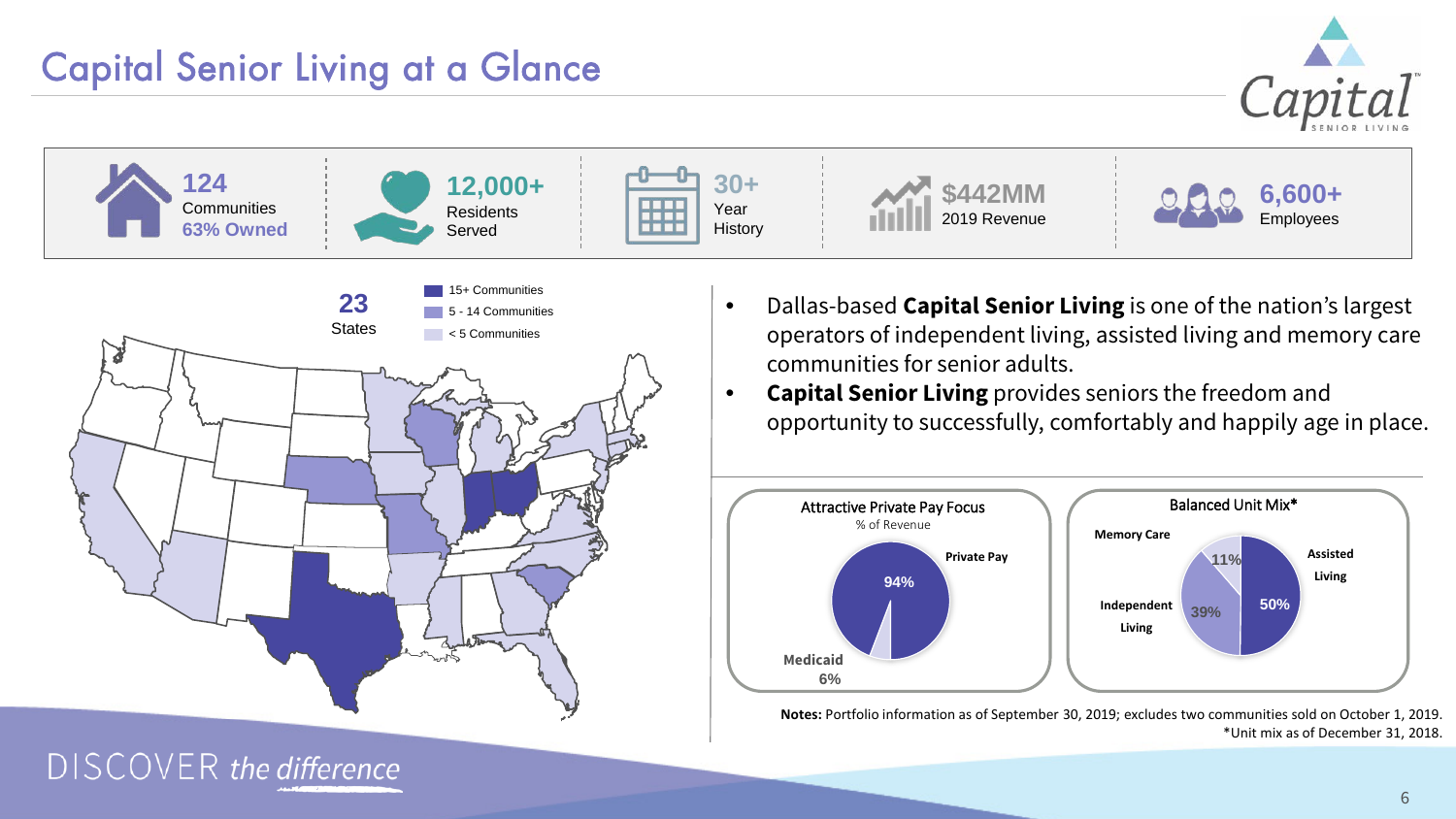## 2019-2021 Strategy



Financial and Operational Strategy designed to focus the organization on specific actions to improve the Company's performance and position the Company's owned portfolio for solid near- and long-term growth

**Reduce Leverage and Improve Liquidity**



- Eliminate NNN terms
- Manage assets where attractive
- Focus on core markets

- Improve debt service capacity
- Preserve operating scale
- Maintain lender relationships

# EXIT LEASES RESET DEBT RIGHT SIZE PORTFOLIO

- Divest underperforming assets
- Stabilize portfolio
- Extract value from assets in core markets

# STABILIZE INVEST NURTURE

 $\overline{\bigcap}$ 

- Quality
- Systems & Analytics
- Operational Leadership
- Talent and Retention
- Scale
- Operating Standards

**Execution Excellence Resident-Centric Experience Commercial Excellence Market Opportunities**

- Community upgrades and conversions to AL & MC
- Innovative and Differentiated Resident Programming
- Population Health and Wellness
- **Technology**

- Local brand preference
- Lead generation and sales
- Digital Transformation and customer engagement
- Performance-based media strategies

GROW

- Same store organic growth
- Accretive acquisitions in attractive geographically concentrated markets

### **2019 2020 2021**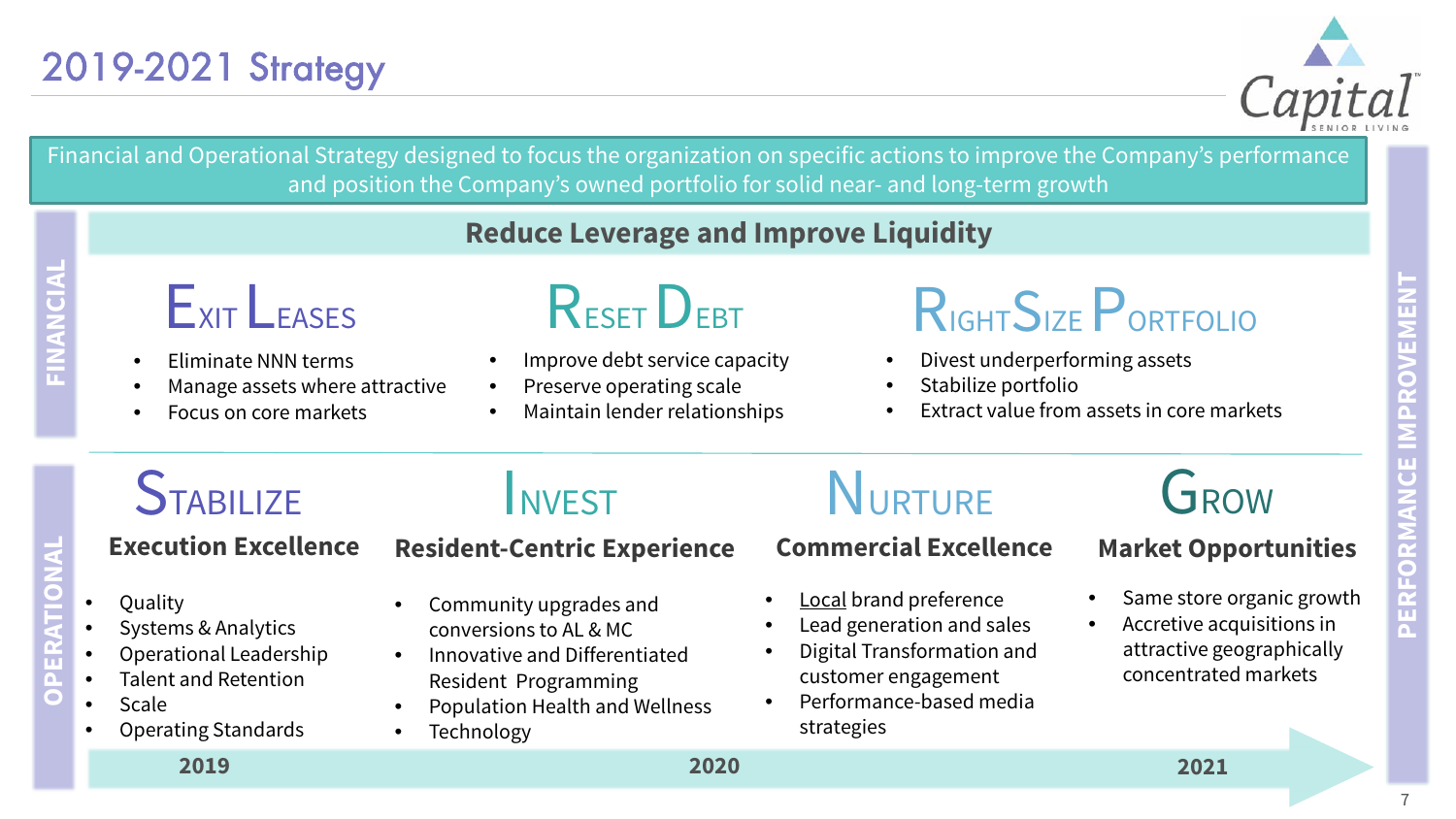## Strong Operator of Trusted Senior Living Communities





- Historical Revenue and NOI growth largely through acquisition.
- In 2014, the company began converting assets from independent living to assisted living / memory care in anticipation of market demand.
- New market construction led to over-supply and significant rate competition in 2015 and continued through 2019.
- In early 2019, the company put in place new leadership, strategy, structure, and focus.
- Significant opportunity for improved performance.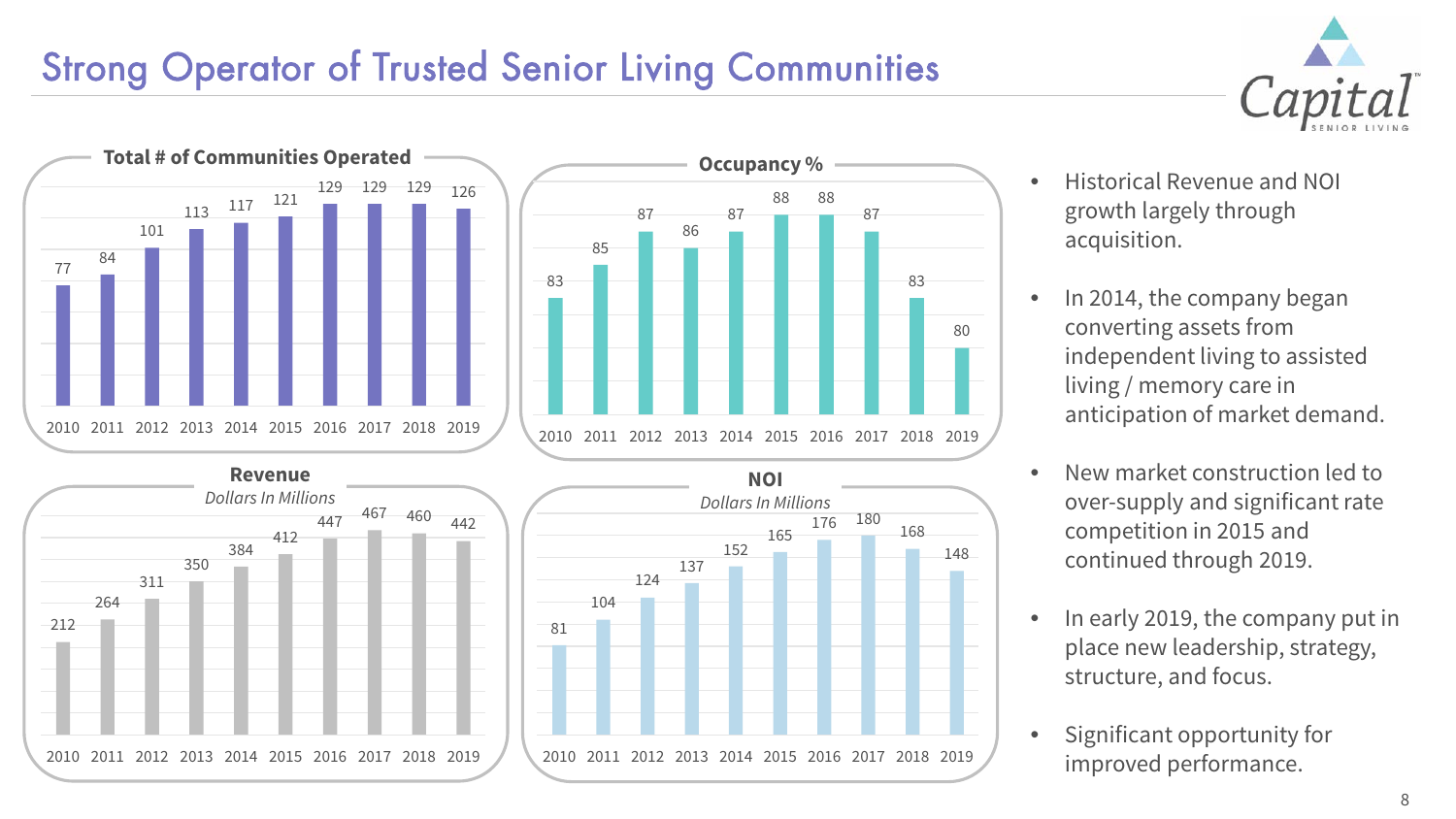### 9

## CSU Enjoys Economies of Scale in a Highly-Fragmented Market

During the last 18 months, as a "top ten" operator, Capital Senior Living has executed numerous operational upgrades to

- Implement broad operational best practices
- Establish portfolio-wide differentiated programing
- Use scale to achieve cost saving efficiencies
- Leverage marketing efforts particularly in competitive digital landscape







Independent Living (IL), 44% Assisted Living (AL), 42% Memory Care (MC), 14% **Industry Mix by Level of Care**  (by Units) *Source: NIC Investment Guide, Fifth Edition ©2019 National Investment Center for Seniors Housing & Care (NIC)* 

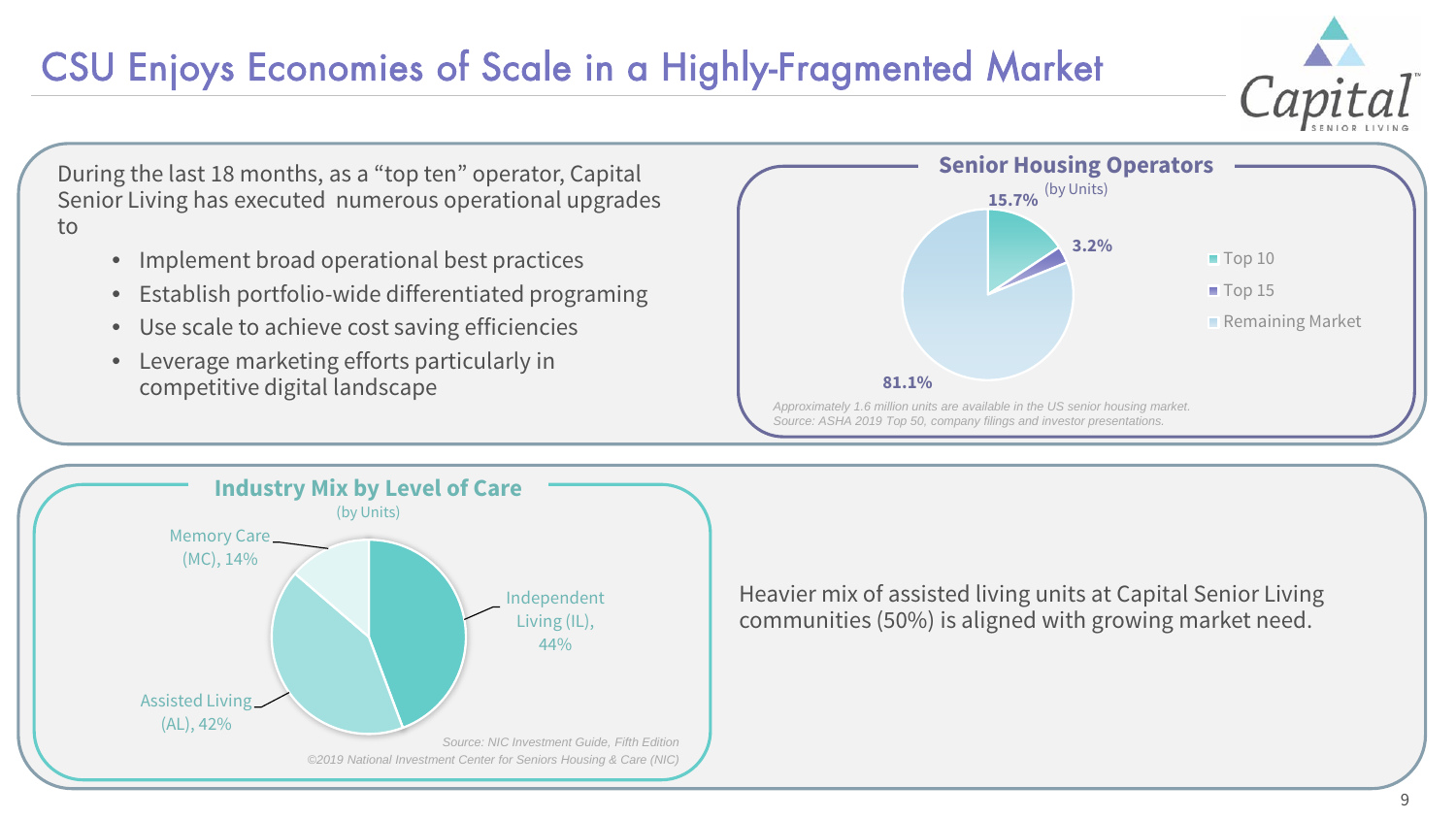## Market Forces: Aligning Strategy with Key Needs

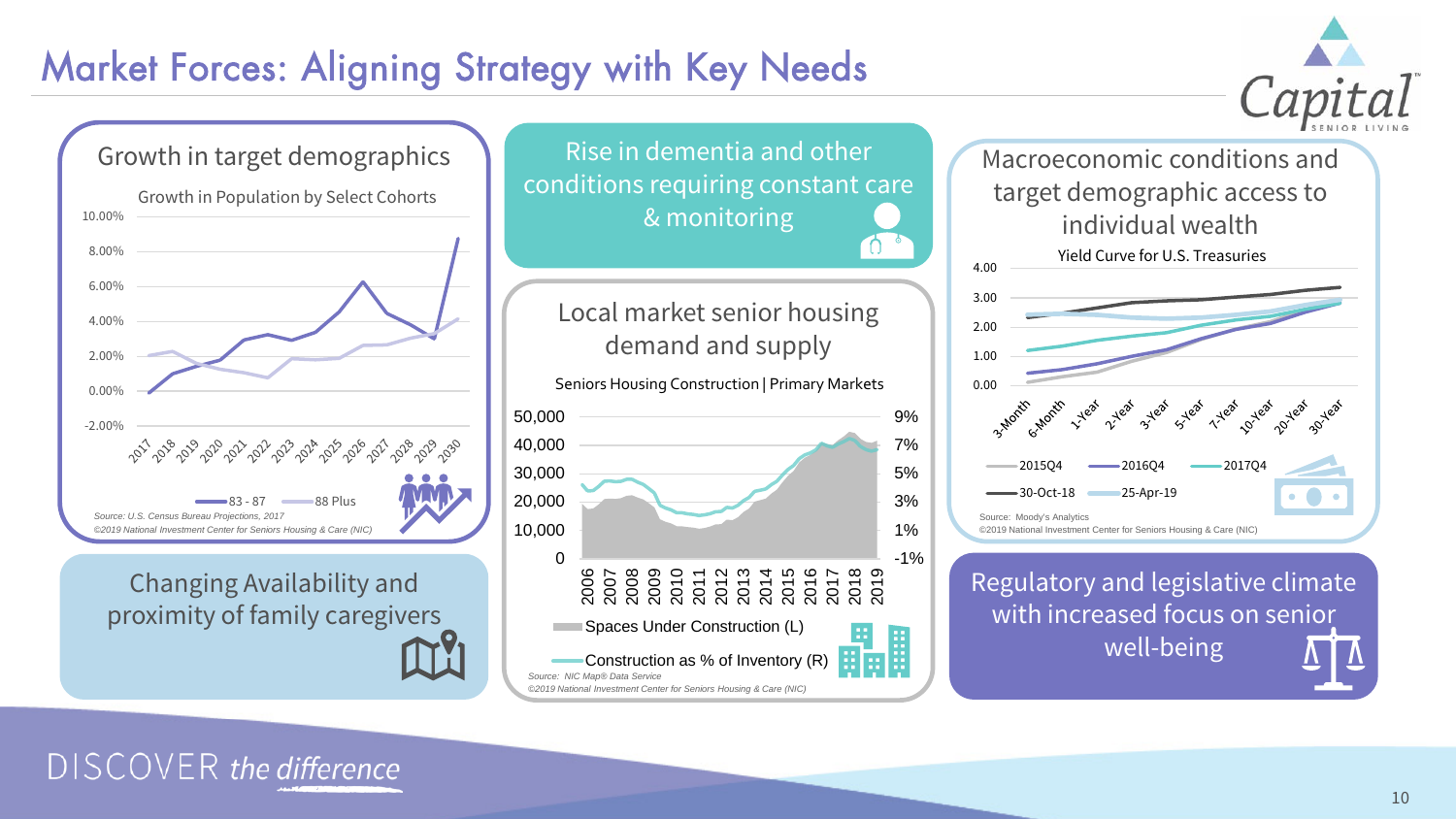



Current properties reflect ownership after March 31st, 2020 divestiture of Towne Centre.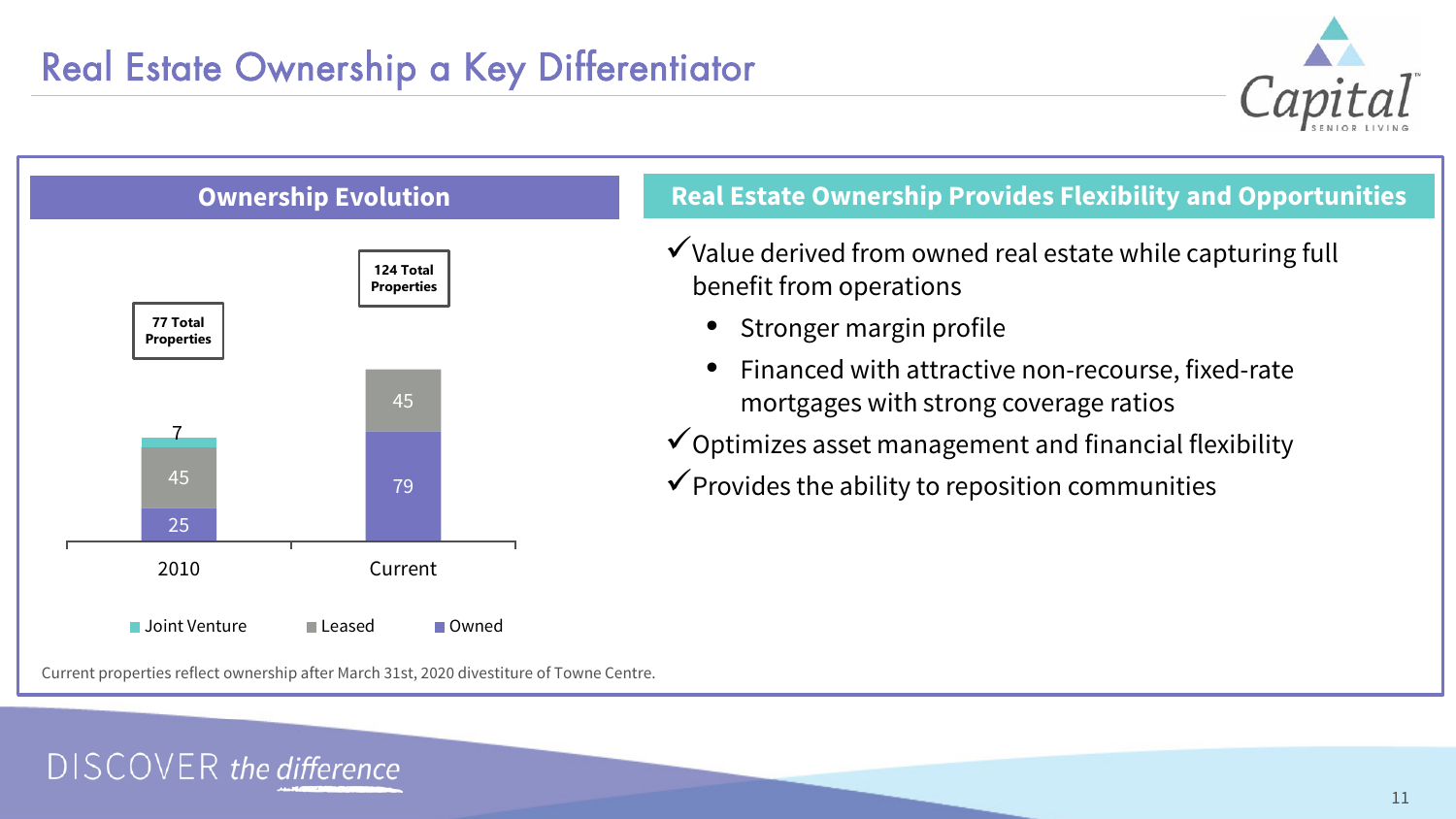

| <b>Assets (\$ in millions)</b> |         |
|--------------------------------|---------|
| <b>Cash and Securities</b>     | \$28.8  |
| <b>Other Current Assets</b>    | 22.7    |
| <b>Total Current Assets</b>    | 51.5    |
| <b>Fixed Assets</b>            | 895.1   |
| <b>Other Assets</b>            | 17.6    |
| <b>Total Assets</b>            | \$964.2 |

| Liabilities & Equity (\$ in millions) |         |         |
|---------------------------------------|---------|---------|
| <b>Current Liabilities</b>            | \$317.6 | $\star$ |
| Long-Term Debt                        | 690.5   |         |
| <b>Other Liabilities</b>              | 0.6     |         |
| <b>Total Liabilities</b>              | 1,008.7 |         |
| Stockholders' Equity                  | (44.5)  |         |
| <b>Total Liabilities &amp; Equity</b> | \$964.2 |         |

\* Includes \$211.1 million of debt, net of deferred loan costs, associated with 18 communities to be transferred to the lender which will eliminate such debt.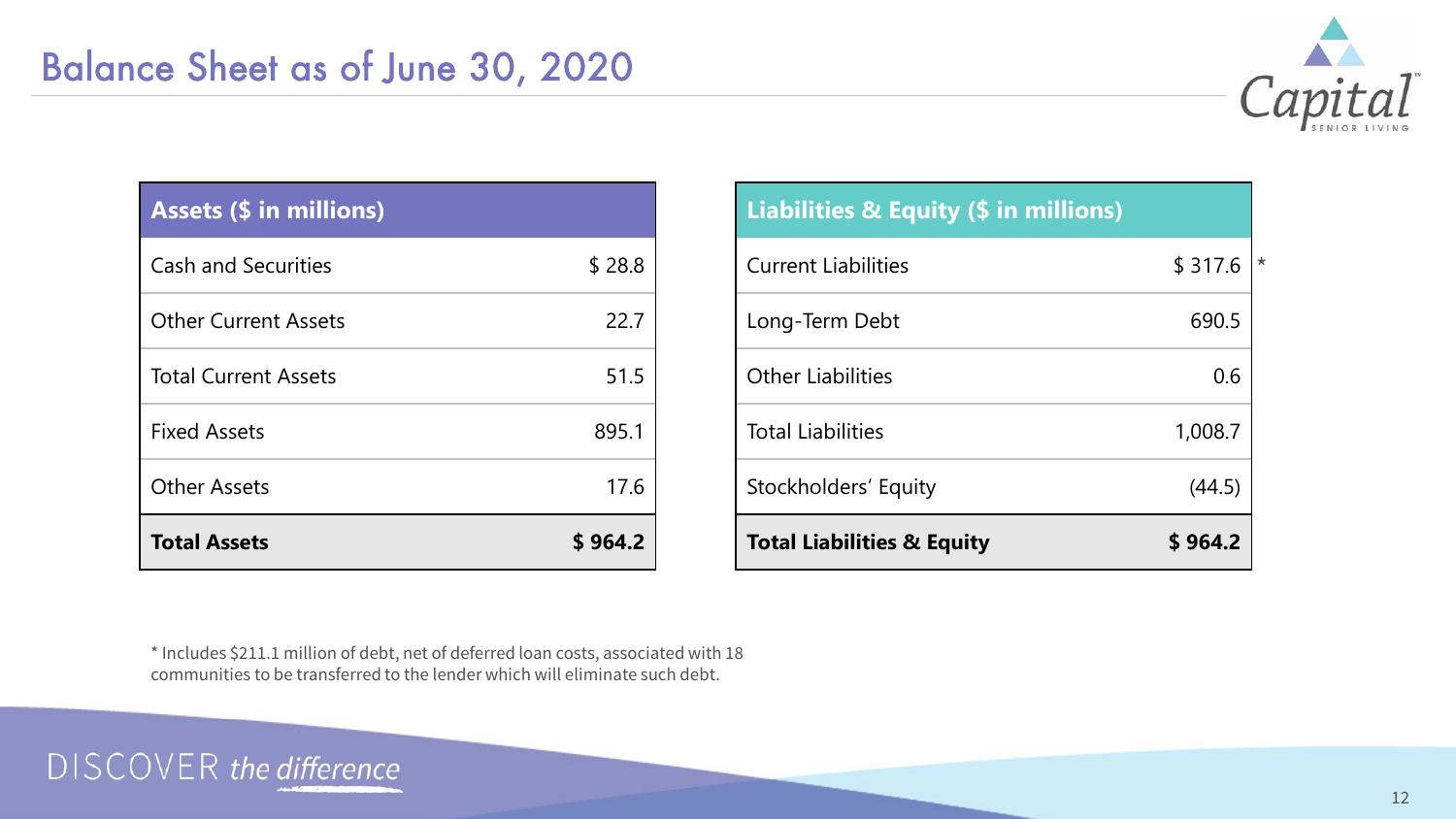### Debt Maturities





*\$ in thousands*

Note: Excludes \$216.3 million of debt associated with 18 communities in process of transfer to Fannie Mae.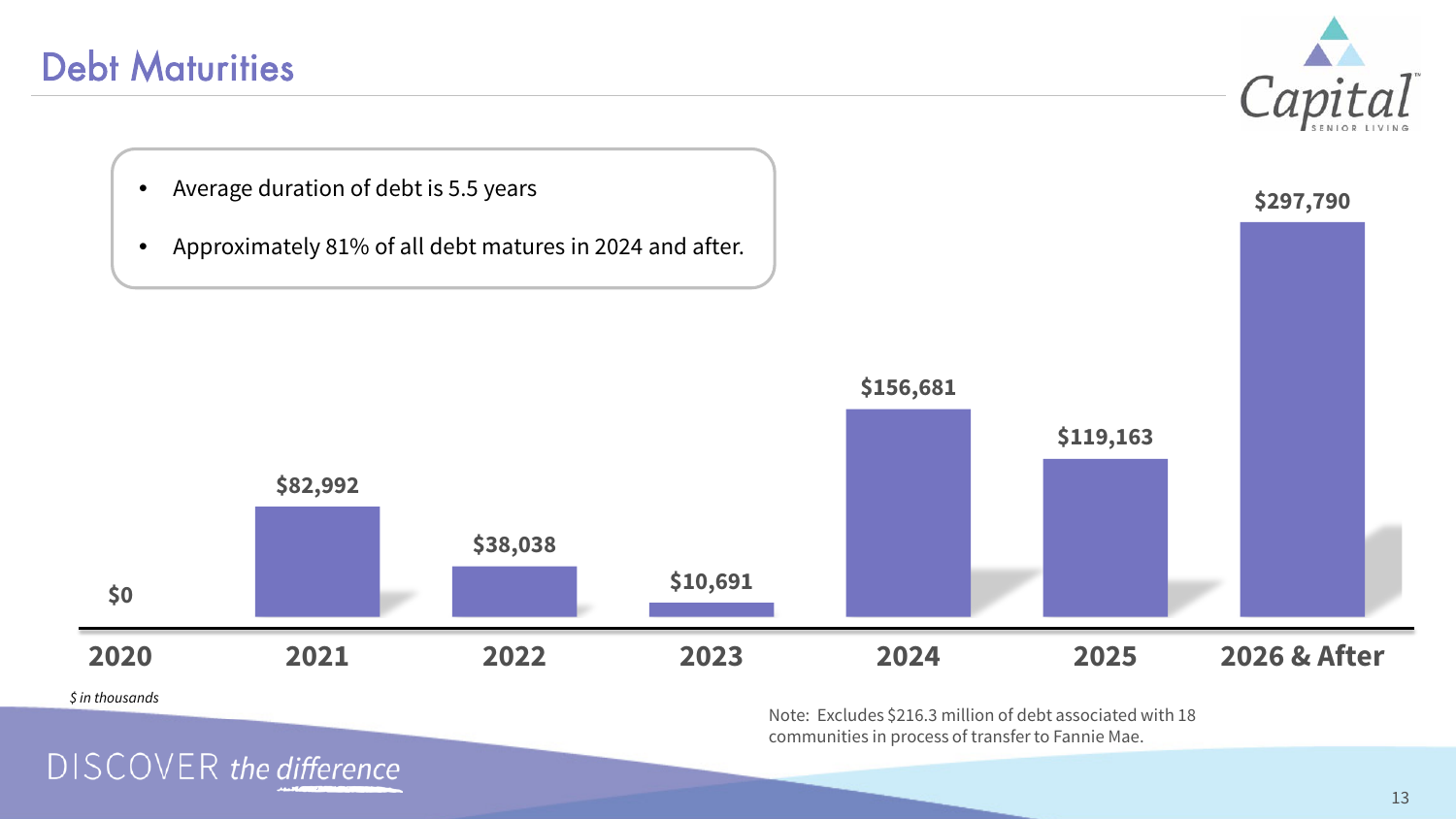## All NNN Leases Terminate On or Before 12/31/2020



### VENTAS® **CSU Portfolio** • Master lease terminates on • Master lease with  $10/31/20$ Owned Leased maturity date terminates on or 12/31/20 before such date (one community • Rent reduced to 75% of transitioned on 1/15/20, others contractual rate effective 2/1/20 being marketed for sale by HP) • Ventas to reimburse Company for • Master lease with 4/30/26 maturity 45 terminated and communities up to \$1000/unit of capex until converted to interim management communities transition agreements effective 2/1/20 (communities being marketed for • Communities will convert to sale by HP) management agreements if not 79 transitioned by 12/31/20 • Company paid transition fee of \$250k and releases security Company releases security deposits held by Healthpeak deposits held by Ventas **124 Total**

welltower

- Master leases terminate on 12/31/20
- Rent reduced to 75% of contractual rate, net of reimbursed expenses, effective 2/1/20
- Welltower to reimburse Company for up to \$1000/unit of capex until communities transition
- Communities will convert to management agreements if not transitioned by 12/31/20
- Company releases security deposits held by Welltower

Current properties reflect ownership after March 31st, 2020 divestiture of Towne Centre.

**Example Healthpeak** 

**When all transitions are complete, the Company's cash flow will improve ~ \$22.0M annually, and all related lease liabilities, which were ~ \$253M at 12/31/19, will be eliminated.**

## **DISCOVER** the difference

**Properties**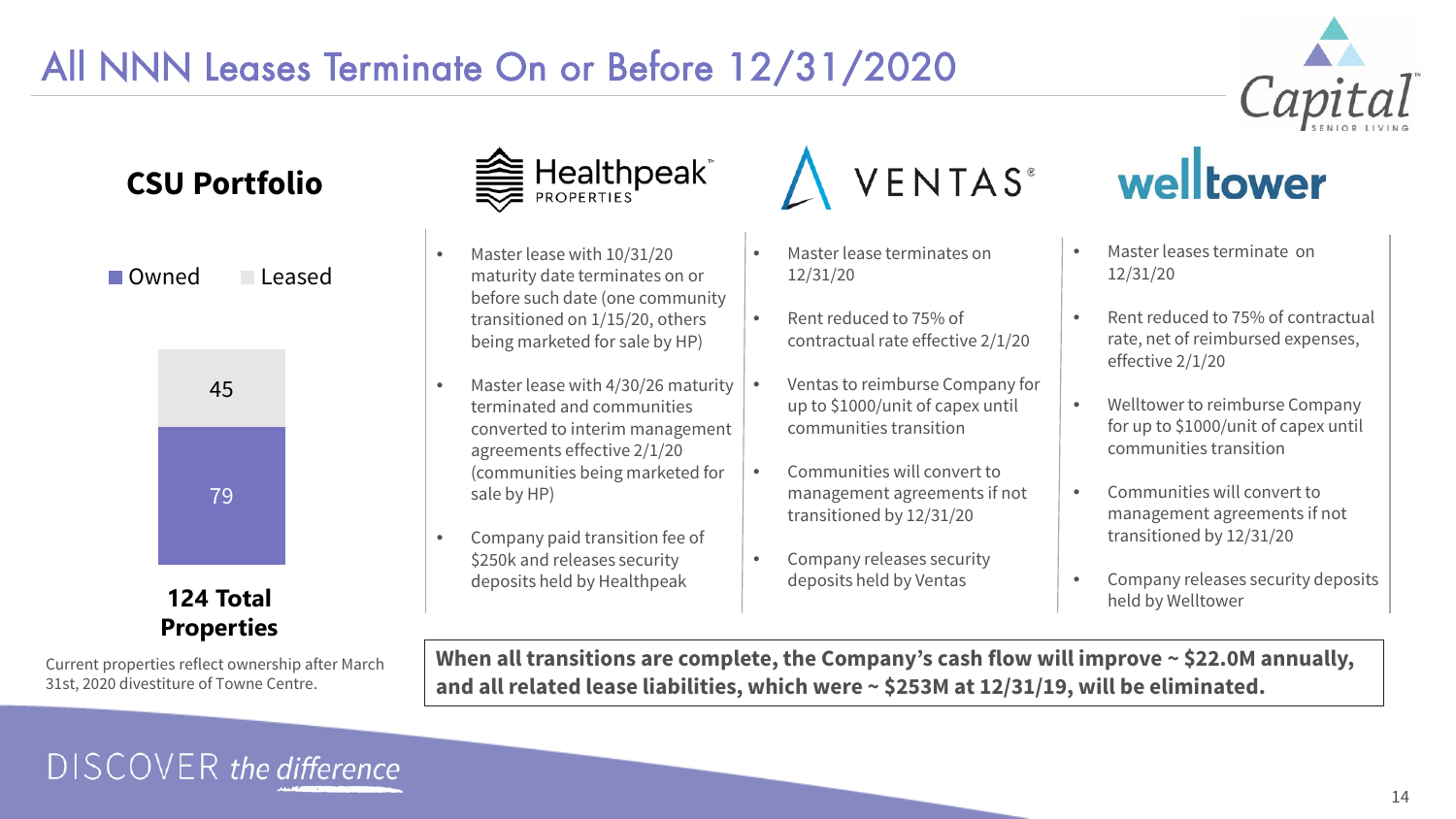## Strong and Experienced Leadership